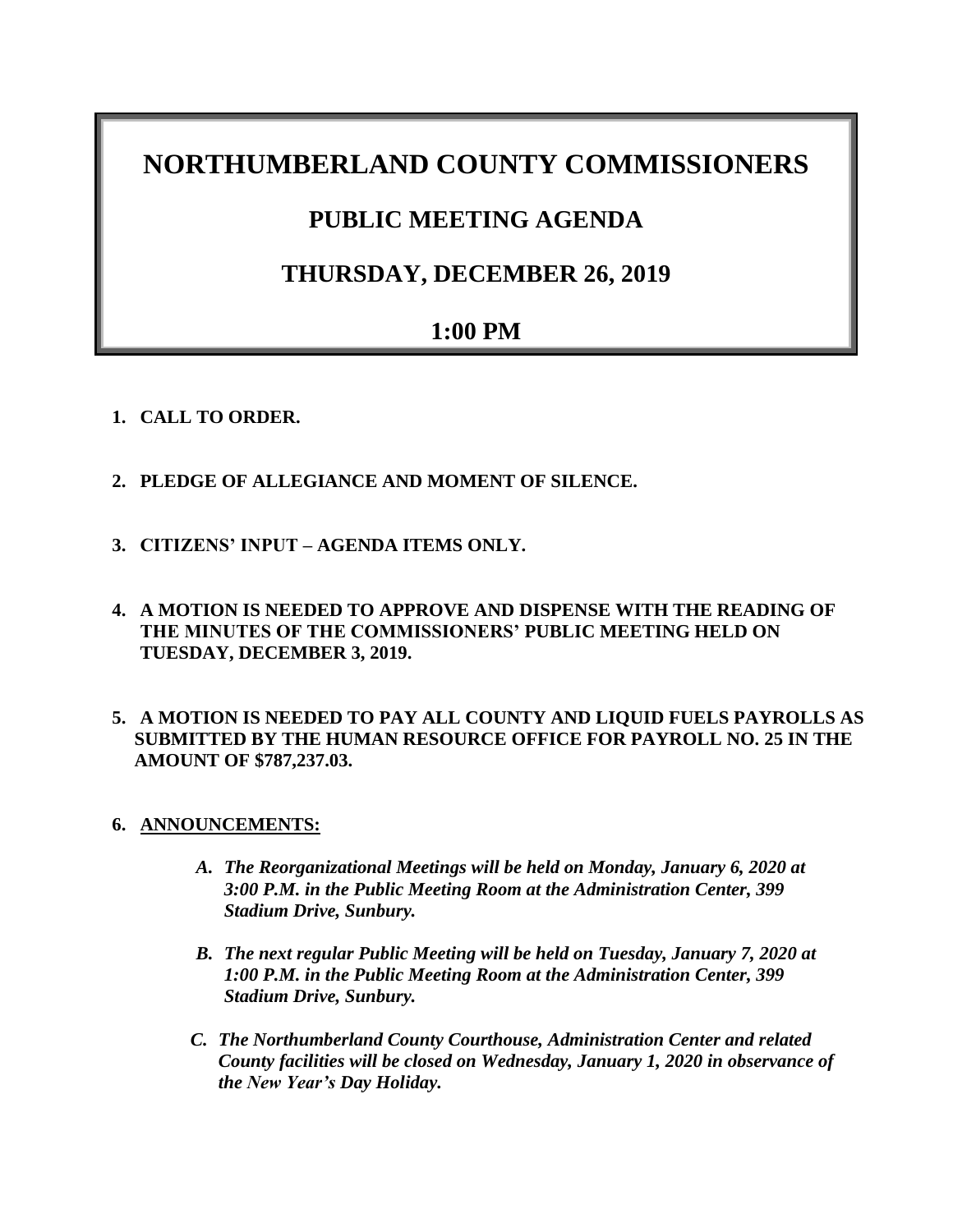**7. A MOTION IS NEEDED TO APPROVE THE FINAL 2020 NORTHUMBERLAND COUNTY BUDGET.**

### **8. A MOTION IS NEEDED FOR THE COMMISSIONERS TO SIGN THE STATE TAX EQUALIZATION VOUCHER FOR TRANSFERS OF REAL ESTATE FOR THE MONTH OF NOVEMBER 2019, AS SUBMITTED BY THE ASSESSMENT OFFICE.**

#### **9. A MOTION IS NEEDED TO APPROVE THE FOLLOWING REPORTS:**

- *A. Monthly Fiscal Status Reports for November 2019, as submitted by the Weatherization Department:*
	- *1. The Department of Energy (DOE) Report.*
	- *2. LIHEAP Crisis Report.*
	- *3. LIHEAP Cumulative Report.*

#### **10. A MOTION IS NEEDED TO AUTHORIZE PERMISSION TO ADVERTISE THE FOLLOWING:**

- *A. 2020 Northumberland County Planning Commission Meetings.*
- *B. 2020 Northumberland County Industrial Development Authority Meetings.*
- *C. 2020 Prison Board Meetings. (Ratification).*

### **11. A MOTION IS NEEDED TO APPOINT THE FOLLOWING INDIVIDUALS TO THE AREA AGENCY ON AGING ADVISORY BOARD FOR A TWO-YEAR TERM BEGINNING JANUARY 1, 2020 AND ENDING DECEMBER 31, 2021:**

- *A. APPOINT:*
	- *1. Kurt Karlovich*
	- *2. Amy Moyer*
	- *3. Tressa Downs*

### *B. RE-APPOINT:*

- *1. Gale Zalar*
- *2. Jenifer Willard-Miller*
- *3. Ed Nelson*
- *4. Jim Poploskie*
- *5. Jane Sanders-Ressler*
- *6. Patricia Rumberger*
- *7. Stacy Stancavage*
- *8. Patricia Crone-Zalinski*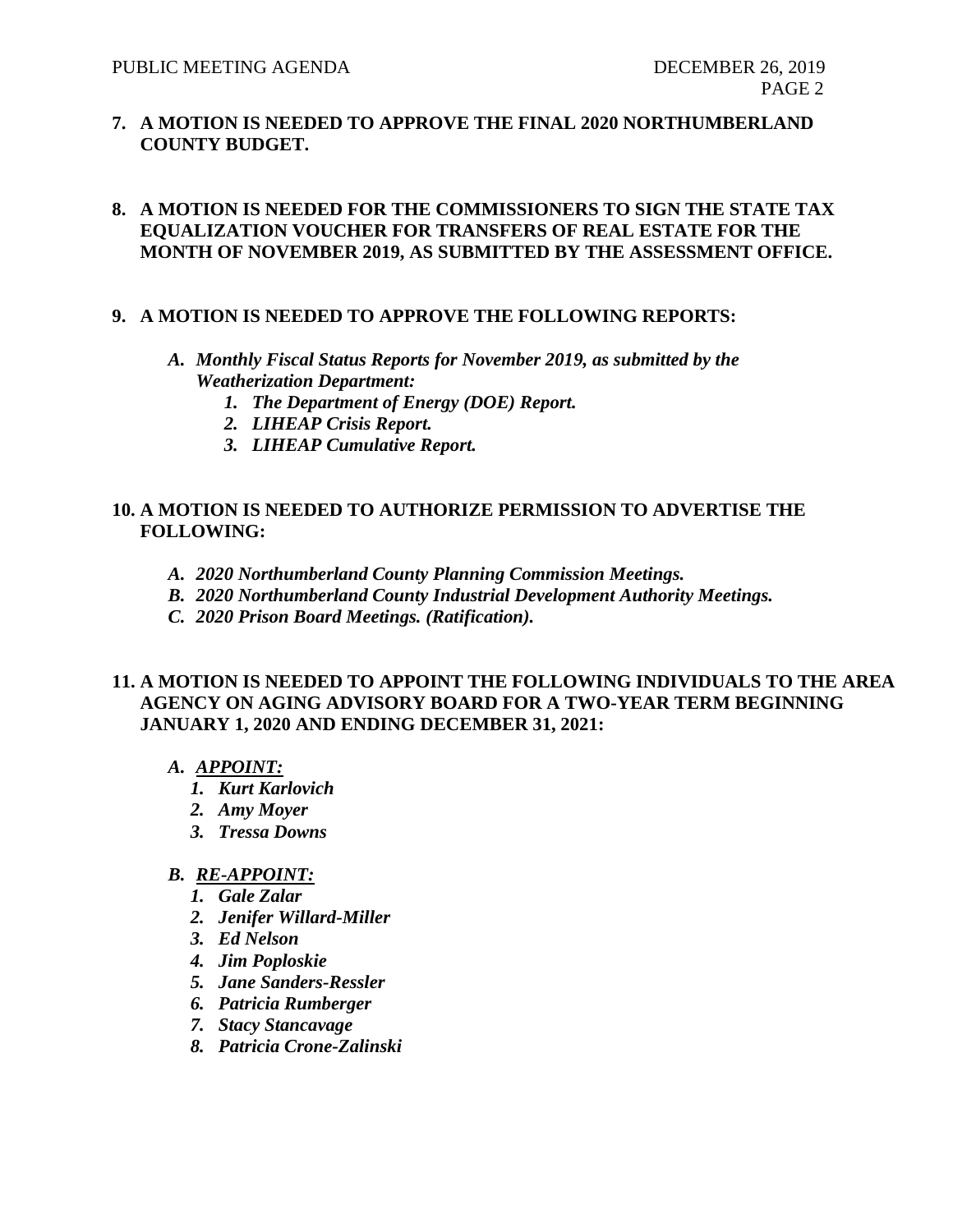- **12. RECOGNIZE THE CONTROLLER FOR A REPORT ON THE BID OPENINGS FOR 'REPLACEMENT OF COUNTY BRIDGE NO. 100', HELD ON TUESDAY, DECEMBER 3, 2019 AT 10:30 A.M. AT THE ADMINISTRATION CENTER.**
- **13. A MOTION IS NEEDED TO AWARD THE BID FOR 'REPLACEMENT OF COUNTY BRIDGE NO. 100' TO FARHAT EXCAVATING, LLC, PER THE LOWEST QUOTE, SUBJECT TO FINAL REVIEW, AS RECOMMENDED BY CHUCK HOPTA.**
- **14. A MOTION IS NEEDED TO APPROVE CHANGE ORDER NO. 10 (CONTRACT 00118351 DATED JUNE 26, 2013) WITH MOTOROLA SOLUTIONS, TO COMPLETE REDUNDANCY OF SYSTEM, AND CORRECTION TO PREVIOUS CHANGE ORDERS REFLECTING INCORRECT CONTRACT TOTAL.** *(Ratification).*
- **15. A MOTION IS NEEDED AUTHORIZING A REFUND, PER THE CATASTROPHIC LOSS REAL ESTATE REVIEW POLICY, ON BEHALF OF THE ASSESSMENT OFFICE, FOR PARCEL NO. 013-01-005-158.**
- **16. A MOTION IS NEEDED TO RATIFY A LETTER OF SUPPORT TO THE HONORABLE MATT CARTWRIGHT, PENNSYLVANIA 17TH DISTRICT, ON BEHALF OF MOUNT CARMEL COGEN, INC. FOR LEGISLATION TO ALLOW THEM TO CONTINUE THE COAL REFUSE RECLAMATION.**
- **17. A MOTION IS NEEDED TO RE-APPOINT JOSEPH KNAPICK TO THE NORTHUMBERLAND COUNTY RECREATION COMMISSION FOR A FIVE-YEAR TERM BEGINNING JANUARY 1, 2020 AND ENDING DECEMBER 31, 2024.**
- **18. A MOTION IS NEEDED TO APPOINT COMMISSIONER ELECT JOSEPH KLEBON, AS THE COMMISSIONER REPRESENTATIVE TO A ONE-YEAR TERM ON THE NORTHUMBERLAND COUNTY CONSERVATION DISTRICT BOARD OF DIRECTORS, WITH A TERM BEGINNING JANUARY 1, 2020 AND ENDING DECEMBER 31, 2020.**
- **19. A MOTION IS NEEDED TO AUTHORIZE THE PURCHASE OF 190 VOTING MACHINES FROM ELECTIONS SYSTEMS & SOFTWARE (ES&S), ON BEHALF OF THE ELECTION OFFICE, WITH ADDITIONAL HARDWARE, SOFTWARE AND SUPPORT SERVICES FOR A TOTAL OF \$962,489.00.**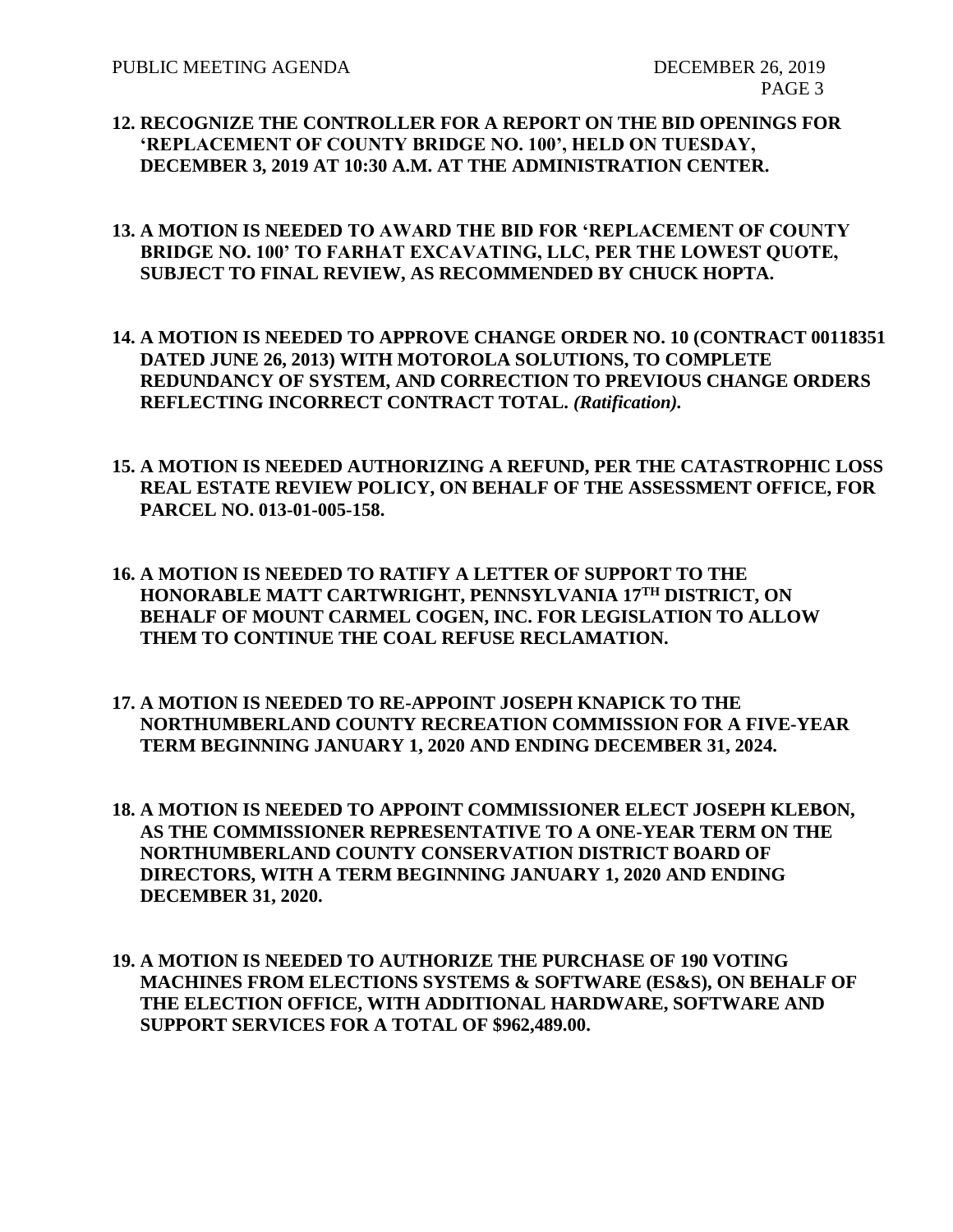## **20. A MOTION IS NEEDED TO RATIFY THE CENTRAL SERVICES COST ALLOCATION PLAN FOR NORTHUMBERLAND COUNTY FOR FISCAL YEAR ENDING DECEMBER 31, 2018, AS SUBMITTED BY THE CONTROLLER'S OFFICE.**

### **21. A MOTION IS NEEDED TO APPROVE THE SECURITY, POLICE AND FIRE PROFESSIONALS OF AMERICA (SPF PA) AND ITS AFFILIATE LOCAL 502, FOR A PERIOD OF JANUARY 1, 2020 TO DECEMBER 31, 2022, AS SUBMITTED BY HUMAN RESOURCE DIRECTOR JOE PICARELLI.**

### **22. A MOTION IS NEEDED TO APPROVE THE FOLLOWING HONORARY LETTER:**

- **A. Anniversary:**
	- *1. Mr. and Mrs. Michael Merlo, Kulpmont, PA – 50th Wedding Anniversary*

## **23. A MOTION IS NEEDED AUTHORIZING TRAVEL REQUESTS AND ATTENDANCE AT THE FOLLOWING WORKSHOPS/SEMINARS AS IN ACCORDANCE WITH THE COUNTY'S PERSONNEL MANUAL TRAVEL REIMBURSEMENT POLICY:**

**A. BH/IDS: (2) January 22 – 23 - FEI Kick-Off Meeting, Harrisburg, PA**

## **24. SOLICITOR'S REPORT:**

- **A. MOTION TO ADOPT** *Resolution R#127-19 (Inmate Housing Agreement between the Northumberland County Board of Commissioners, on behalf of the Prison, and Columbia County for obtaining space for housing of Northumberland County Inmates). (Ratification).*
- **B. MOTION TO ADOPT** *Resolution R#128-19 (Lease Agreement between the Northumberland County Commissioners and Debra Gemberling, for leasing of a rental property, located at 334A North 2nd Street, Sunbury, PA).*
- **C. MOTION TO ADOPT** *Resolution R#129-19 (Lease Agreement between the Northumberland County Commissioners and Nora Feese, for leasing of a rental property, located at 336B North 2nd Street, Sunbury, PA).*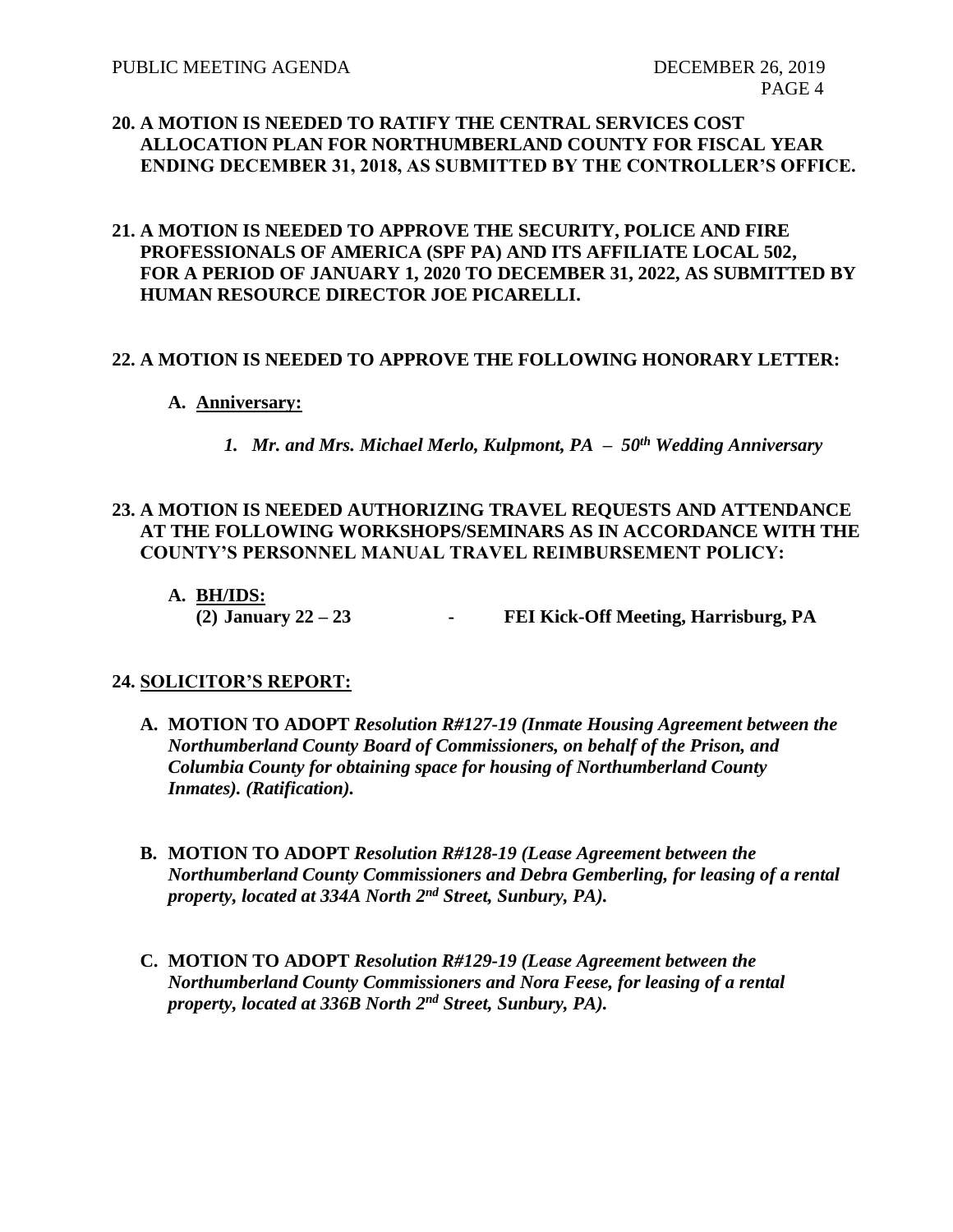- **D. MOTION TO ADOPT** *Resolution R#130-19 (Lease Agreement between the Northumberland County Commissioners, and Dave Burgess, for leasing of a storage room, located at 326 N. 2nd Street, Sunbury, PA).*
- **E. MOTION TO ADOPT** *Resolution R#131-19 (Commissioners – 2020 – Tax Rates – General Millage and Debt Service Millage).*
- **F. MOTION TO ADOPT** *Resolution R#132-19 (Agreement between the Northumberland County Commissioners, on behalf of the Tax Claims Bureau, and Ms. Janet Shipe for deed preparations on various properties throughout Northumberland County for Judicial and Upset Sales).*
- **G. MOTION TO ADOPT** *Resolution R#133-19 (Sub-recipient Agreement between the County of Northumberland and Zerbe Township, on behalf of the Department of Community and Economic Development, for use of FFY 2018 Community Development Block Grant Funding for Zerbe Township Franklin Avenue Reconstruction in the amount of \$64,875.00).*
- **H. MOTION TO ADOPT** *Resolution R#134-19 (Professional Services Agreement between the Northumberland County Commissioners, and Michael Balducci, Esquire, to serve as the Mental Health/Mental Retardation Review Officer from January 1, 2020 to December 31, 2020, per the attached Order).*
- **I. MOTION TO ADOPT** *Resolution R#135-19 (Professional Services Agreement between the County of Northumberland and SEDA-COG, for Administration of a Redevelopment Assistance Capital Program (RACP) Grant from Moran Industries).*
- **J. MOTION TO ADOPT** *Resolution R#136-19 (Cooperation Agreement between Northumberland County Board of Commissioners and Moran Industries pertaining to a \$2 million Redevelopment Assistance Capital Program (RACP) Grant).*
- **K. MOTION TO ADOPT** *Resolution R#137-19 (Maintenance and Service Agreement between the Northumberland County Commissioners, on behalf of the Northumberland County District Attorney's Office, and the Pennsylvania Commission on Crime and Delinquency, for the Pennsylvania District Attorney's Institute for the Statewide Automated Victim Information and Notification (SAVIN) systems, which will enhance victim's service efforts by creating and implementing an automated system of notification that will be available to victims 24/7).*